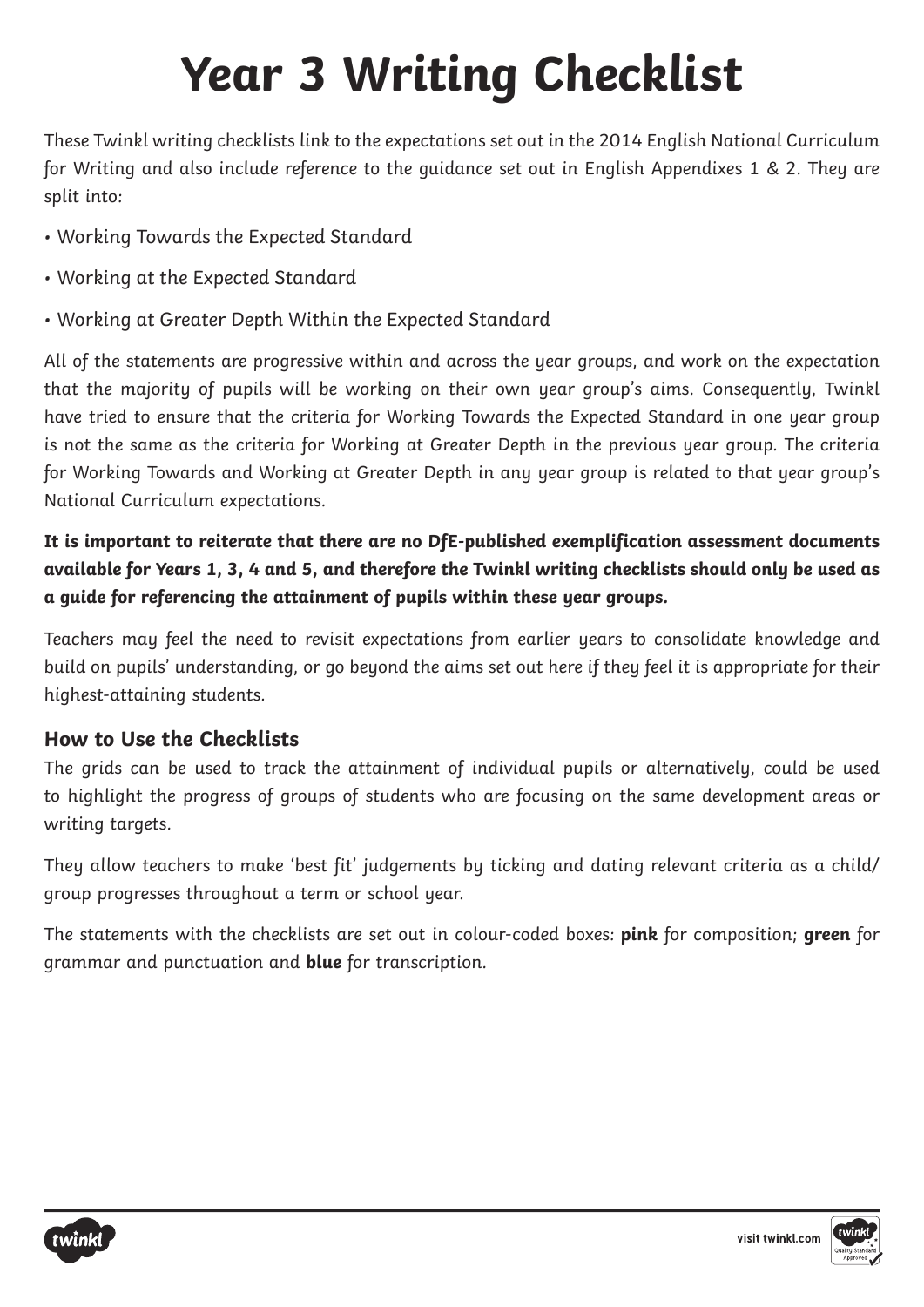#### **Working Towards the Expected Standard:**

| Pupil(s) are beginning to meet the following aims with support:                                                        |                                                                       |  |
|------------------------------------------------------------------------------------------------------------------------|-----------------------------------------------------------------------|--|
| To rehearse orally their ideas for writing and record their ideas using a modelled<br>planning format.                 |                                                                       |  |
| To demonstrate some understanding of purpose and audience (although this may<br>not be sustained).                     |                                                                       |  |
| To use the simple structure of a wider range of text types.                                                            |                                                                       |  |
| To proof-read their work to check for errors and make simple improvements<br>with guidance.                            |                                                                       |  |
| To make more ambitious word choices (often reflecting those modelled by<br>a teacher).                                 |                                                                       |  |
| To usually maintain the correct tense (including the progressive form).                                                |                                                                       |  |
| Uses the full range of punctuation<br>from previous year groups including:                                             | full stops, capital letters, question<br>marks and exclamation marks. |  |
|                                                                                                                        | commas within lists.                                                  |  |
|                                                                                                                        | apostrophes to show possession and<br>to form contractions.           |  |
| To begin to add inverted commas to mark direct speech (may not be consistent).                                         |                                                                       |  |
| To use a range of simple conjunctions (including some subordination).                                                  |                                                                       |  |
| To spell some words with prefixes correctly, e.g. irrelevant, autograph, incorrect,<br>disobey, superstar, antisocial. |                                                                       |  |
| To spell some words with suffixes correctly, e.g. usually, poisonous, adoration.                                       |                                                                       |  |
| To apply all spelling rules from the KS1 guidance within the English Appendix 1.                                       |                                                                       |  |
| To begin to use neat, joined handwriting.                                                                              |                                                                       |  |



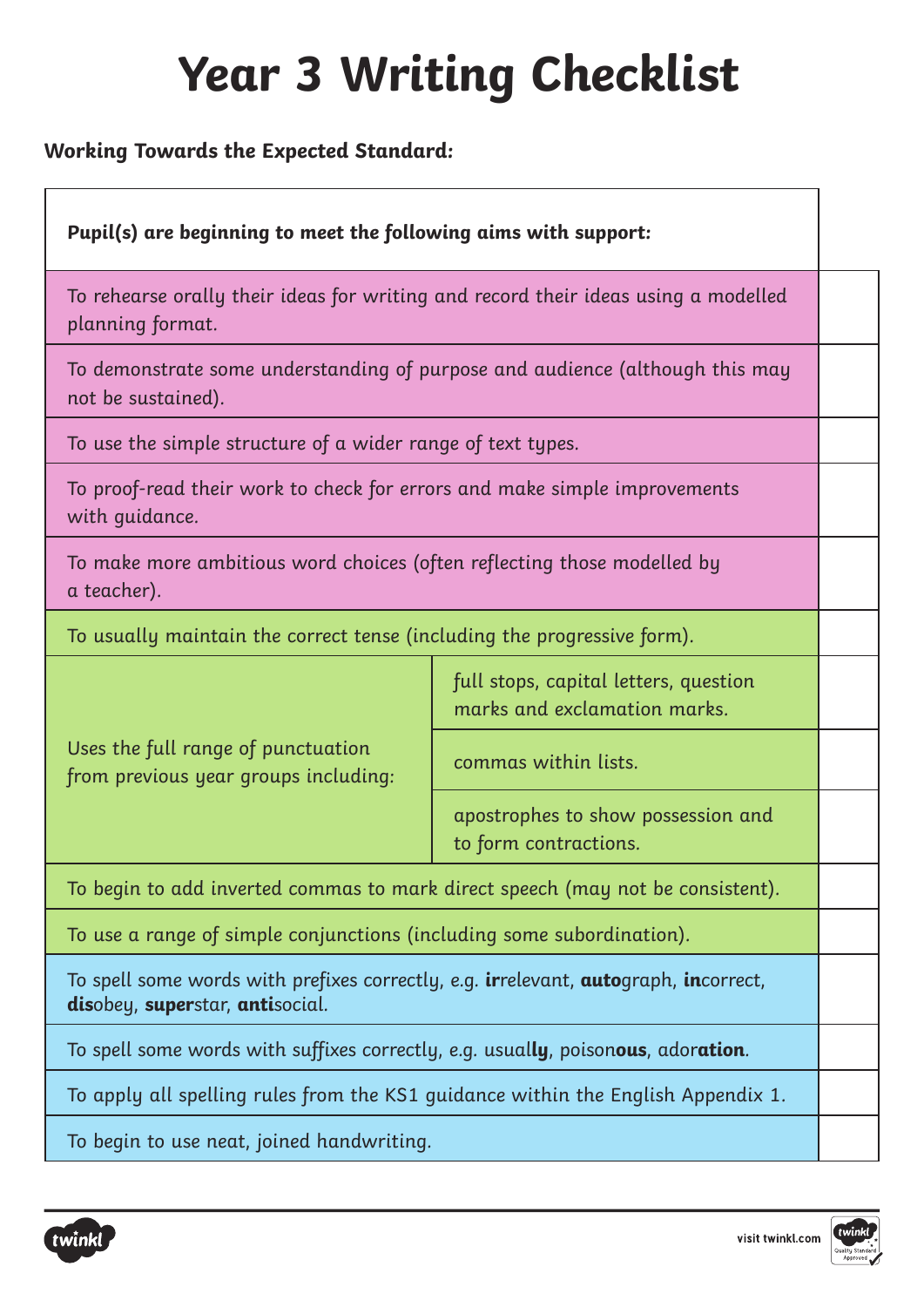#### **Working at the Expected Standard:**

| Pupil(s) are beginning to independently apply their knowledge:                                                                                 |  |
|------------------------------------------------------------------------------------------------------------------------------------------------|--|
| To begin to use ideas from own reading and modelled examples to plan their writing.                                                            |  |
| To demonstrate an increasing understanding of purpose and audience.                                                                            |  |
| To begin to use the structure of a wider range of text types (including the use of<br>simple layout devices in non-fiction).                   |  |
| To proof-read their own and others' work to check for errors with increasing<br>accuracy, and make improvements.                               |  |
| To make deliberate ambitious word choices to add detail.                                                                                       |  |
| To begin to create settings, characters and plot in narratives.                                                                                |  |
| To begin to organise their writing into paragraphs around a theme.                                                                             |  |
| To maintain the correct tense (including present perfect tense) throughout a<br>piece of writing.                                              |  |
| To use the full range of punctuation from previous year groups.                                                                                |  |
| To use inverted commas in direct speech.                                                                                                       |  |
| To use subordinate clauses.                                                                                                                    |  |
| To begin to use conjunctions, adverbs and prepositions to show time, place and cause.                                                          |  |
| To use 'a' or 'an' correctly most of the time.                                                                                                 |  |
| To spell many words with prefixes correctly, e.g. <b>ir</b> relevant, <b>auto</b> graph, <b>in</b> correct,<br>disobey, superstar, antisocial. |  |
| To spell many words with suffixes correctly, e.g. usually, poisonous, adoration.                                                               |  |
| To begin to spell homophones correctly, e.g. which and witch.                                                                                  |  |
| To spell some of the Year 3 and 4 statutory spelling words correctly.                                                                          |  |
| To use a neat, joined handwriting style with increasing accuracy.                                                                              |  |